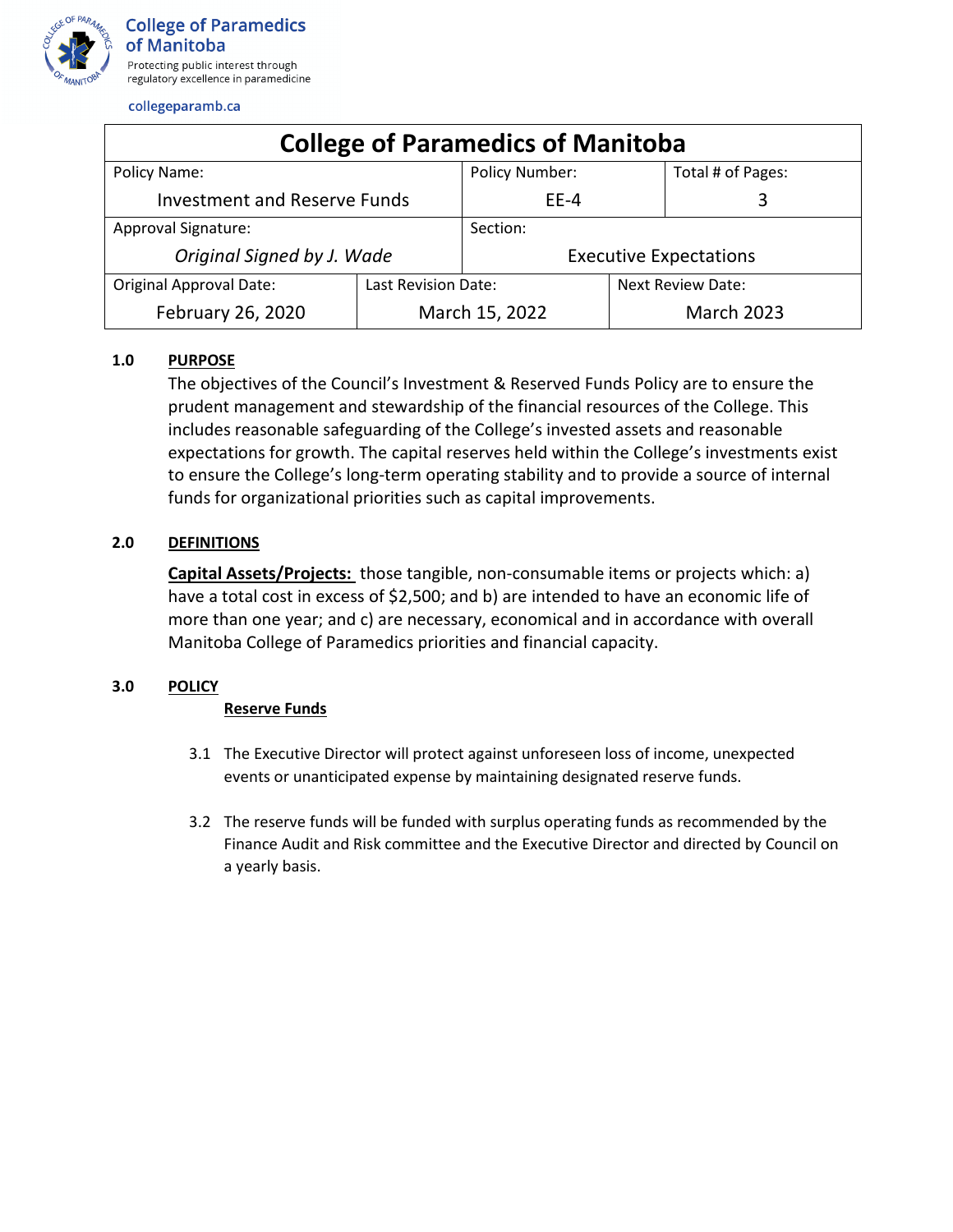

**College of Paramedics** of Manitoba Protecting public interest through regulatory excellence in paramedicine

collegeparamb.ca

3.3 Reserved Funds will be established as follows:

| <b>Reserve Fund</b>     | Use                                                                                                                                                                                                                 | <b>Contribution Goals</b> |
|-------------------------|---------------------------------------------------------------------------------------------------------------------------------------------------------------------------------------------------------------------|---------------------------|
| Capital Fund            | For future capital purchases                                                                                                                                                                                        | \$100,000                 |
| <b>Contingency Fund</b> | For assistance to operations in the<br>event of unforeseen circumstances<br>such as unbudgeted expenses in<br>regard to complaints lodged with<br>the College against members or<br>litigation against the College. | \$300,000                 |

3.4 Reserved funds will be kept in separate accounts from the operating revenue.

# **4.0 PURPOSE OF INVESTMENT GUIDELINES**

The Investment Guidelines set out the authorities and responsibilities for the investment of restricted and unrestricted funds of the College of Paramedics of Manitoba. For the purposes of managing investment risk and to optimize investment returns within acceptable risk parameters, the following funds will be created and held as separate investment pools.

"Operating Fund"

"Capital Reserve Fund"

"Contingency Fund"

### **5.0 RESPONSIBILITIES OF THE FINANCE, AUDIT AND RISK COMMITTEE**

- 5.1 The Finance, Audit & Risk Committee will act in an advisory capacity to the Council, which has the responsibility to monitor the performance of the reserve funds.
- 5.2 The Finance, Audit & Risk Committee will assist the Governance Committee in developing an Investment Policy and investment guidelines and propose recommended changes required, for approval by the Council.

### **6.0 INVESTMENT OBJECTIVES**

- 6.1 The basic investment objectives are to ensure that funds will be invested in a prudent and effective manner and shall be sufficient to support cash flow requirements as they arise.
- 6.2 The expected required rate of return shall cover the College of Paramedics of Manitoba income requirements and protect the value of the portfolio against inflation.